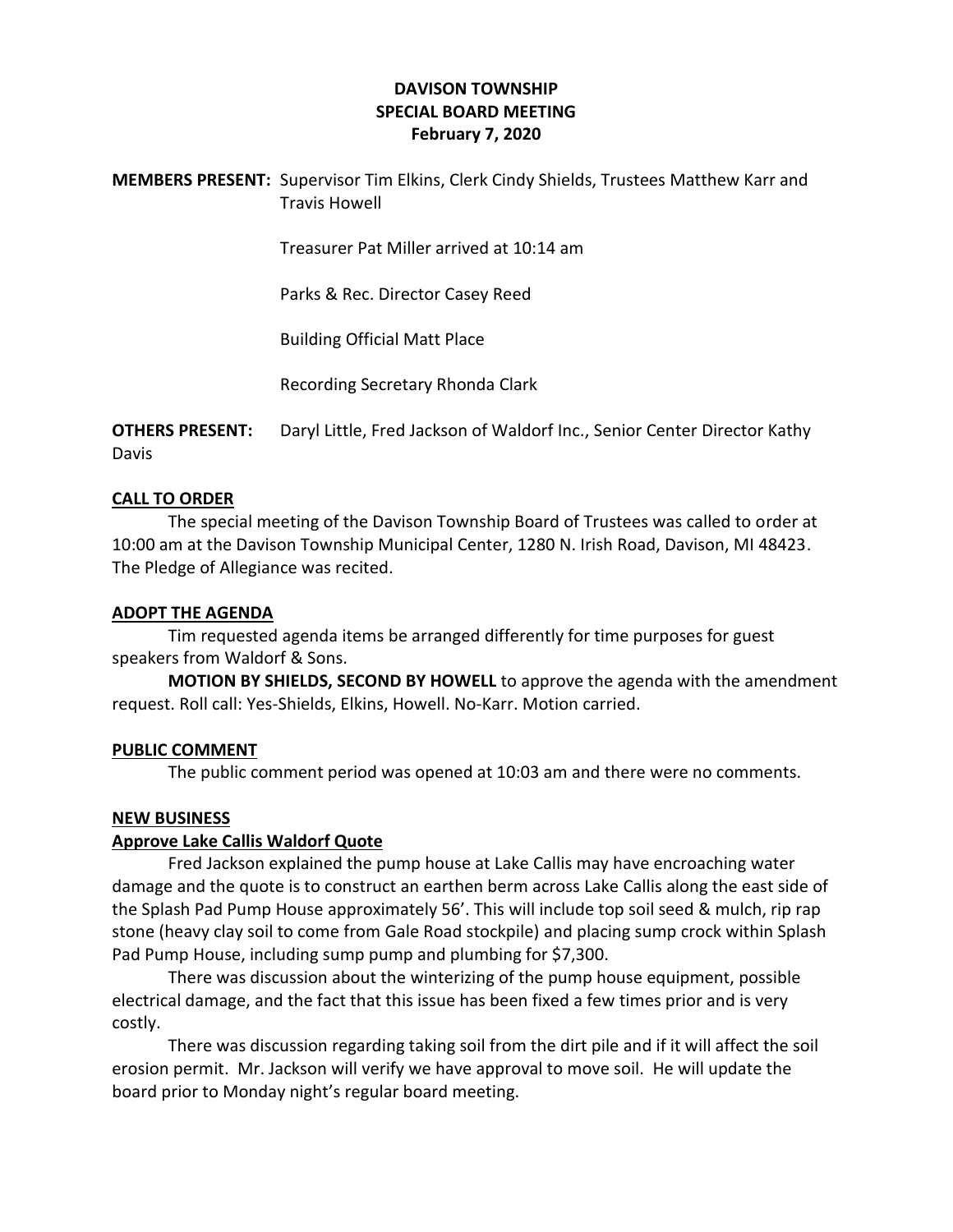**MOTION BY SHIELDS, SECOND BY KARR** to table the Lake Callis Waldorf Quote until the Monday, February 10, 2020 regular meeting.

## **Discuss Blankenship Road Project**

Tim explained a meeting with the residents of Blankenship Circle took place on Wednesday, January 29, 2019 at 7 pm here at the township hall. The new quote from the Road Commission after engineering cost will leave a balance of \$270,000 for the parcel owners. He requested to board contribute 18% toward this total in the amount of \$48,600.

There was discussion about the steps for the project to be considered before board approval of contributions, sending information to the residents and when the project would be scheduled.

## **Discussion to Replace Park Vehicle**

Casey stated there are multiple things wrong with the truck and quotes for a possible \$3,000 fix were received. She doesn't know if the truck is worth that much.

Tim said that he received a few quotes for a new vehicle to replace the Building Department truck and give the current truck to the Parks. These quotes include state discounts and are very reasonable. Clerk Shields requested a purchase request be presented at Monday night's board meeting.

## **Resolution 2020-2: Authorize Supervisor or Clerk to Execute Documents**

Tim informed the board of three bids received for 7087 Houghton Drive. This resolution authorizes the Supervisor or Clerk to sign documents for the sale. The highest bid will be presented at the Monday, February 10, 2020, regular board meeting for approval. A down payment of good faith has been received and title clearing may be an expense before the completion of the sale.

**MOTION BY MILLER, SECOND BY SHIELDS** to approve Resolution 2020-2 as presented. Roll call: Yes- Miller, Shields, Elkins, Karr, Howell. Motion carried.

# **Approve Consultant Agreement**

Tim stated the agreement will allow Healy Services, LLC to provide planning and zoning consultation services on an as needed basis with a \$300 upfront payment and hourly rate of \$31.88.

There was discussion about the termination of the agreement at any time and a 30-day notification clause be added.

**MOTION BY KARR, SECOND BY SHIELDS** to approve the Consultant Agreement with the addition of the 30-day termination notification clause as presented. Roll call: Yes- Shields, Elkins, Karr, Howell, Miller. Motion carried.

# **Discussion & Approval of 180th Celebration**

Tim said Kathy Davis from the Davison Senior Center is here to be included in the discussion regarding the celebration. He also had discussions with the DDA about participation and contributions. The celebration would begin on April  $6<sup>th</sup>$  and continue with a Neighborhood Picnic on June 14<sup>th</sup> in conjunction with the Festival of Flags.